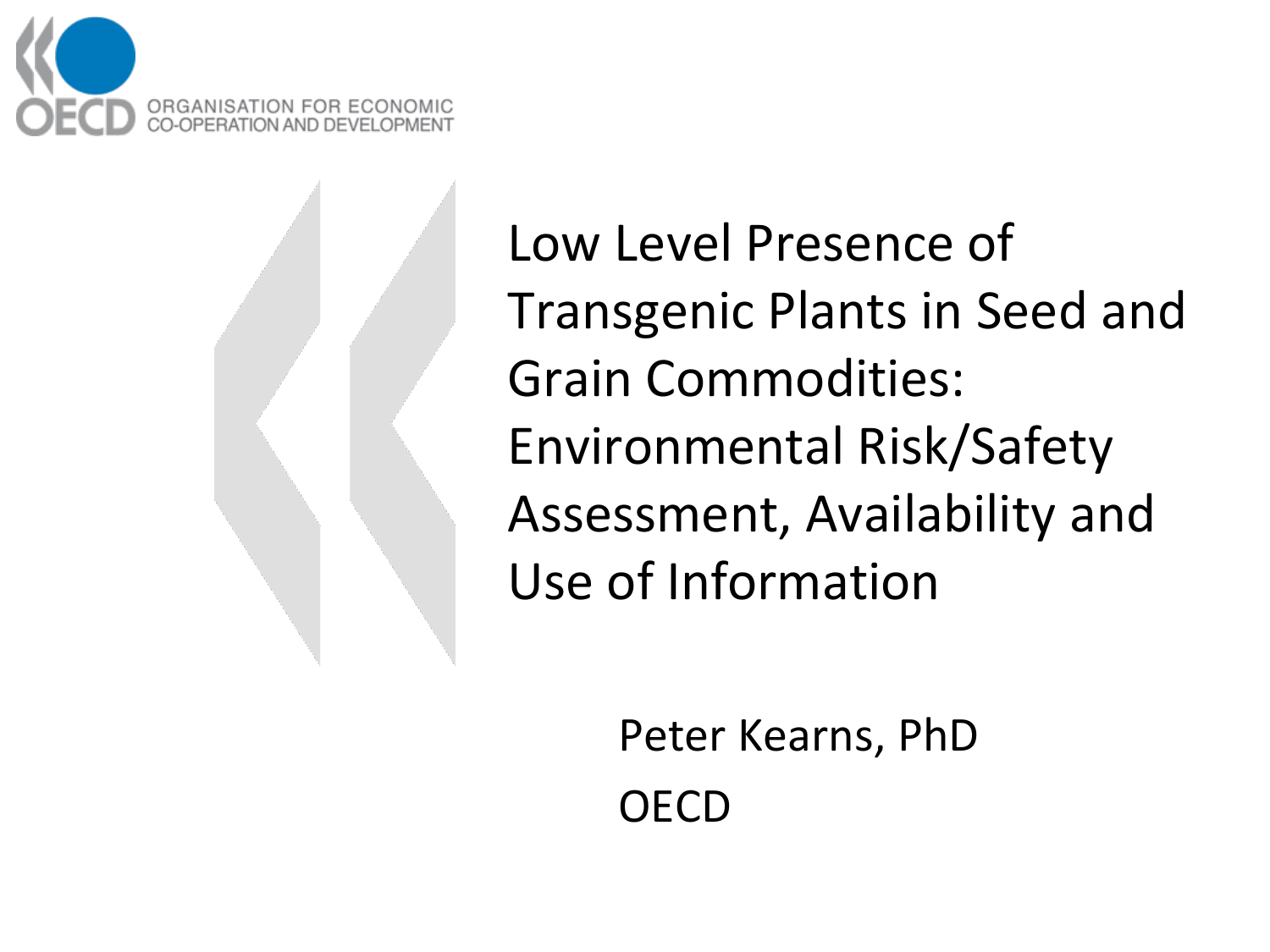

## LLP Document Published September, 2013

<http://www.oecd.org/env/ehs/biotrack/latestdocuments/>

OECD's Working Group on Harmonisation of Regulatory Oversight in Biotechnology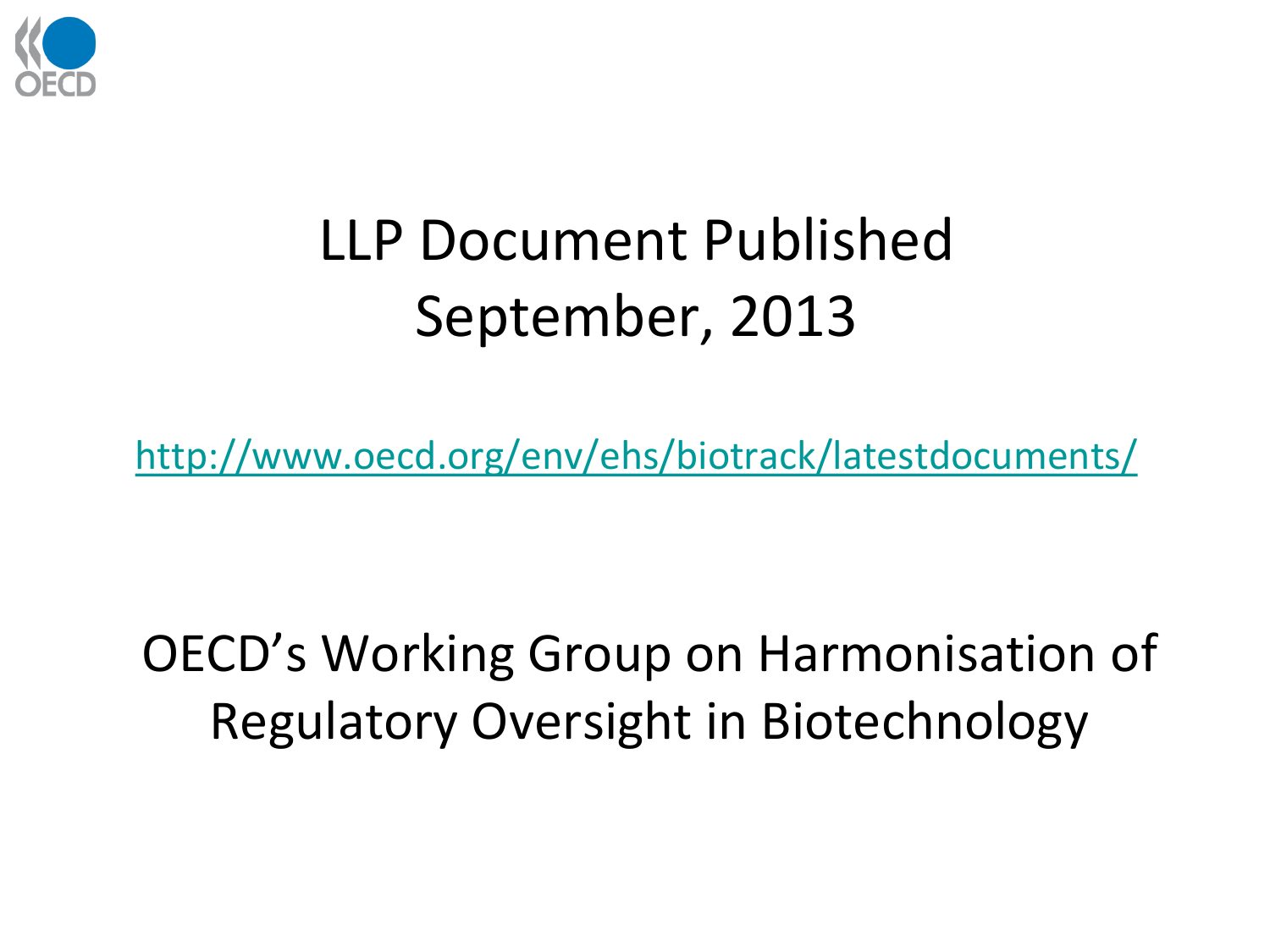

#### Scope

"*low level presence situations where seed contains low levels of transgenic seed that have been reviewed for environmental risk/safety and received authorization for commercial cultivation (unconfined release) in one or more countries but not in the country of import*."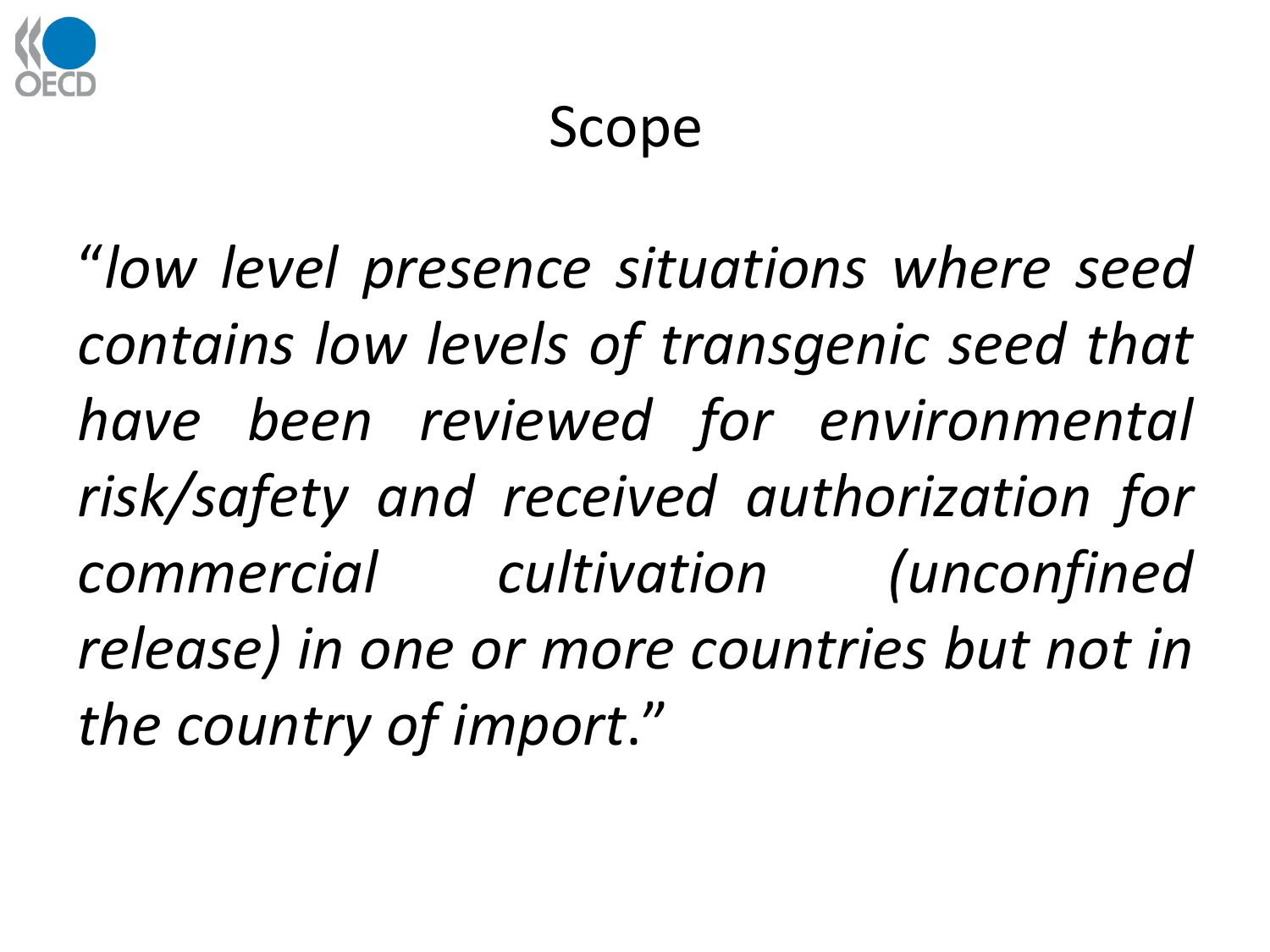

## Work depended on LLP experiences of countries: Questionnaire

- LLP situations relating to the environment
- Availability of data and information needed to define and analyze LLP situation e.g. risk
- Approaches taken to identify and assess any potential risk
- Mitigation of situation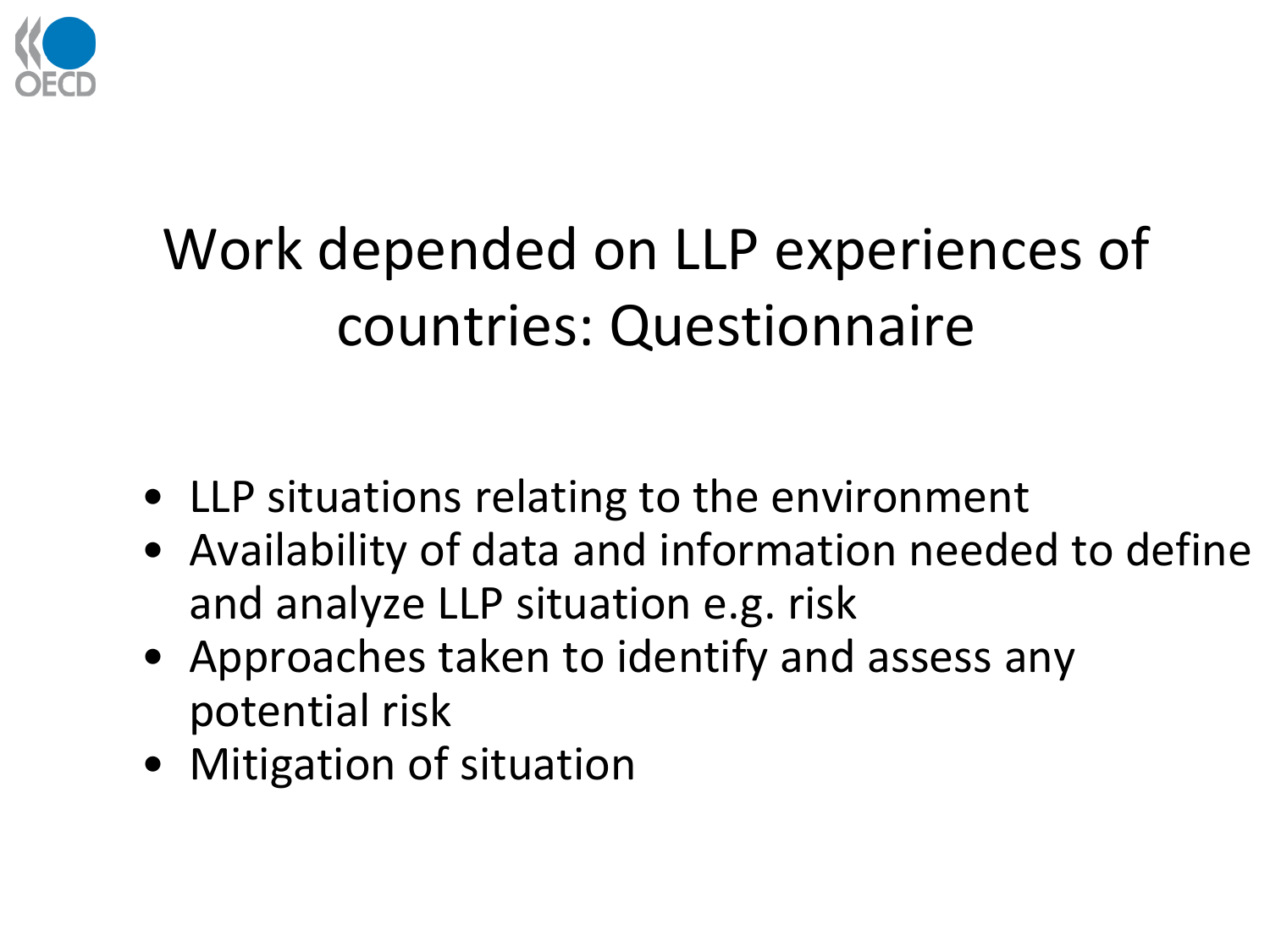

### Experiences from 27 delegations

- **Argentina**
- Australia
- Austria
- Belgium
- Brazil
- Canada
- Chile
- Czech Republic
- Denmark
- Estonia
- France
- Greece
- Hungary
- Japan
- Korea
- **Lithuania**
- Mexico
- Netherlands
- New Zealand
- Norway
- **Philippines**
- Slovenia
- Spain
- Turkey
- United States
- United Kingdom
- European Commission
- Business Industry Advisory **Committee**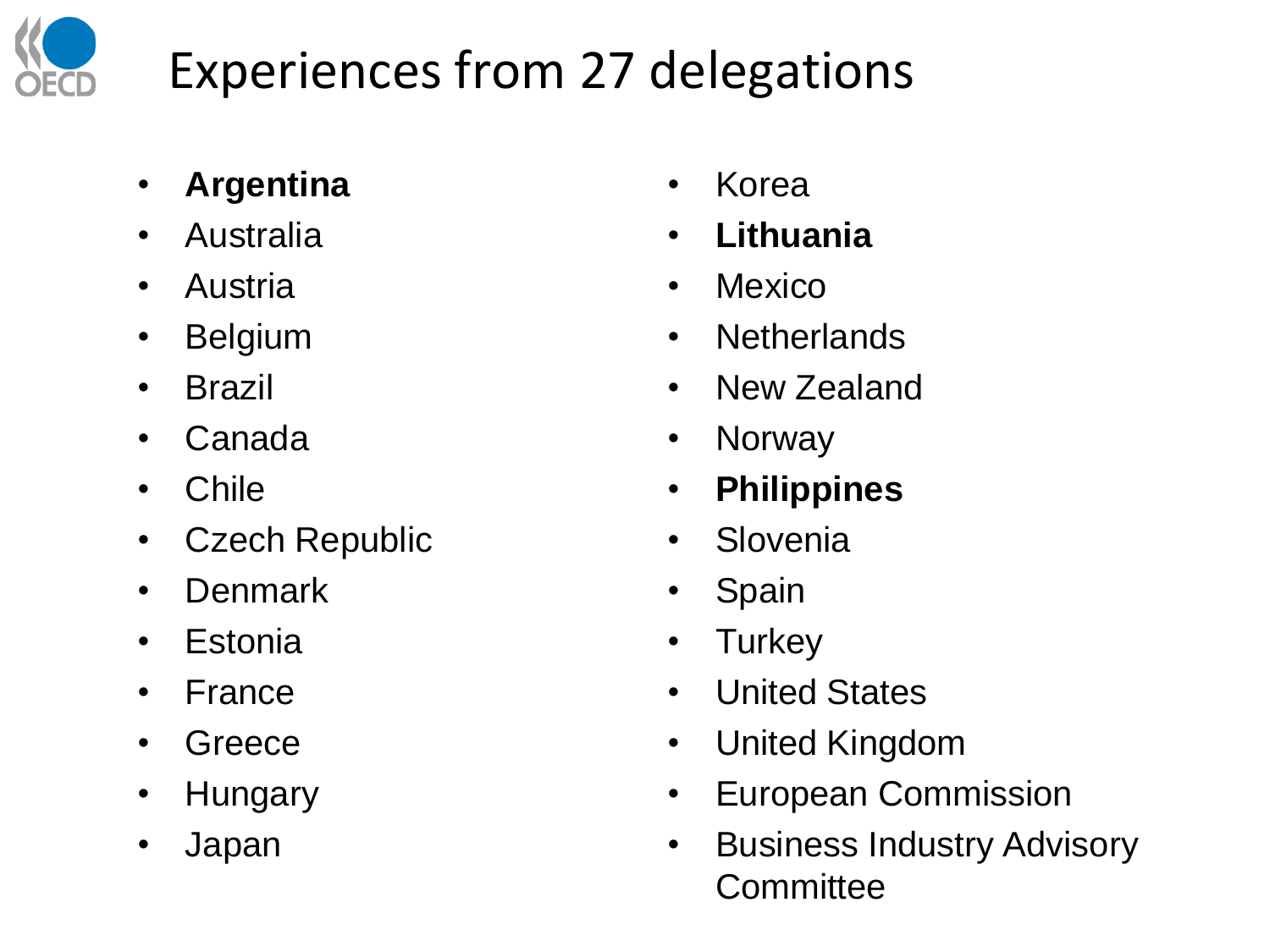

## Main features of LLP document

- Purpose and Scope
- Information Availability, Information Use and Environmental Risk/Safety Assessment in LLP **Situations**
- Use of Information and Environmental Risk/Safety Assessment for Management of LLP Situations in Seed
	- References
	- Annex I Questionnaire
	- Annex II Country Responses to Questionnaire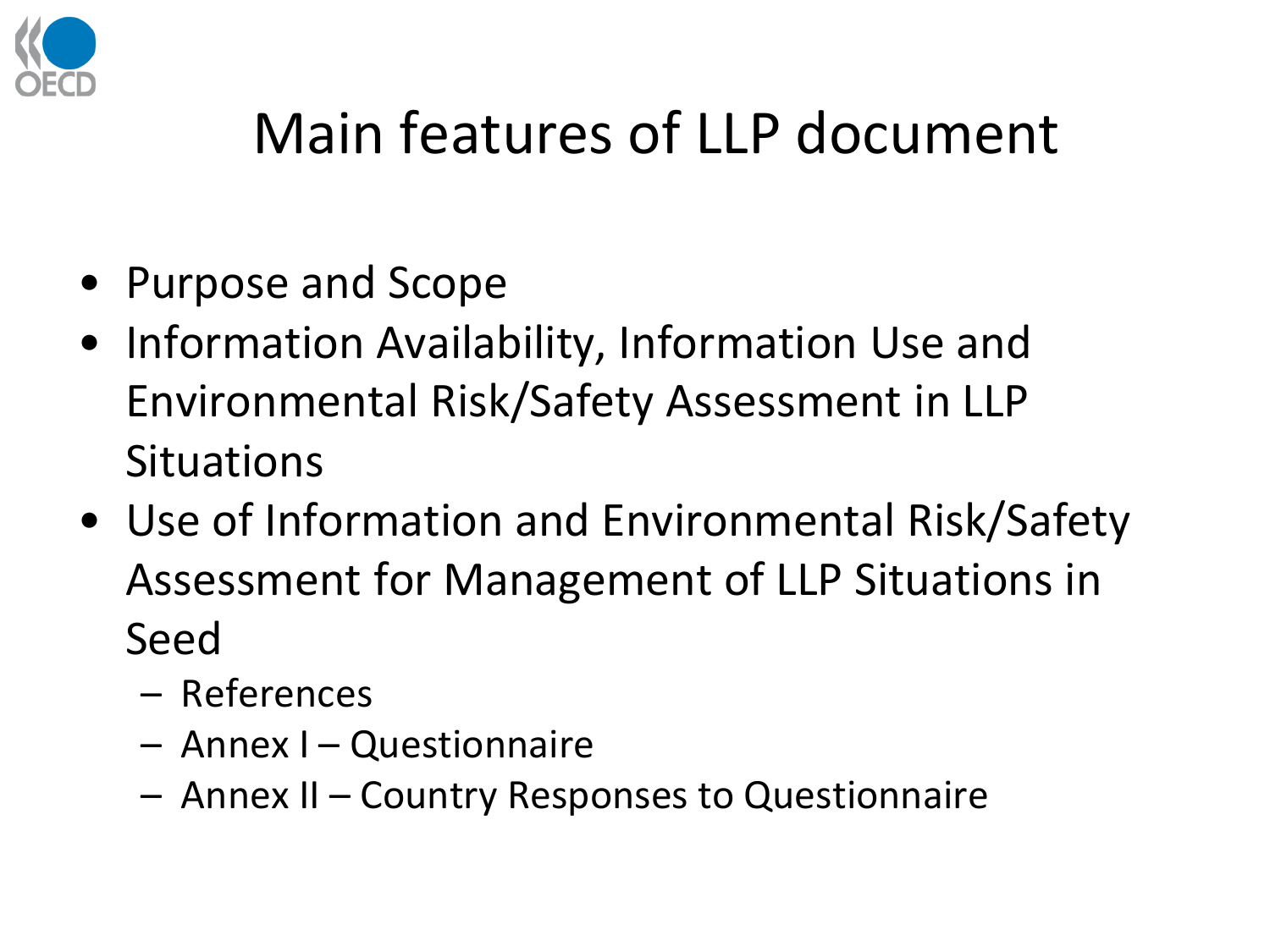

### Purpose and Scope

- Commercial seed used intentionally for planting – Produced to meet certain quality standards – ETS
- Commodities (e.g. grains and oilseeds)
	- Can function biologically as seed
	- Unintentionally released into the environment during handling and transport
	- Intentionally used for planting
	- Harvested for food, feed or processing
- Only relates to LLP situations in the environment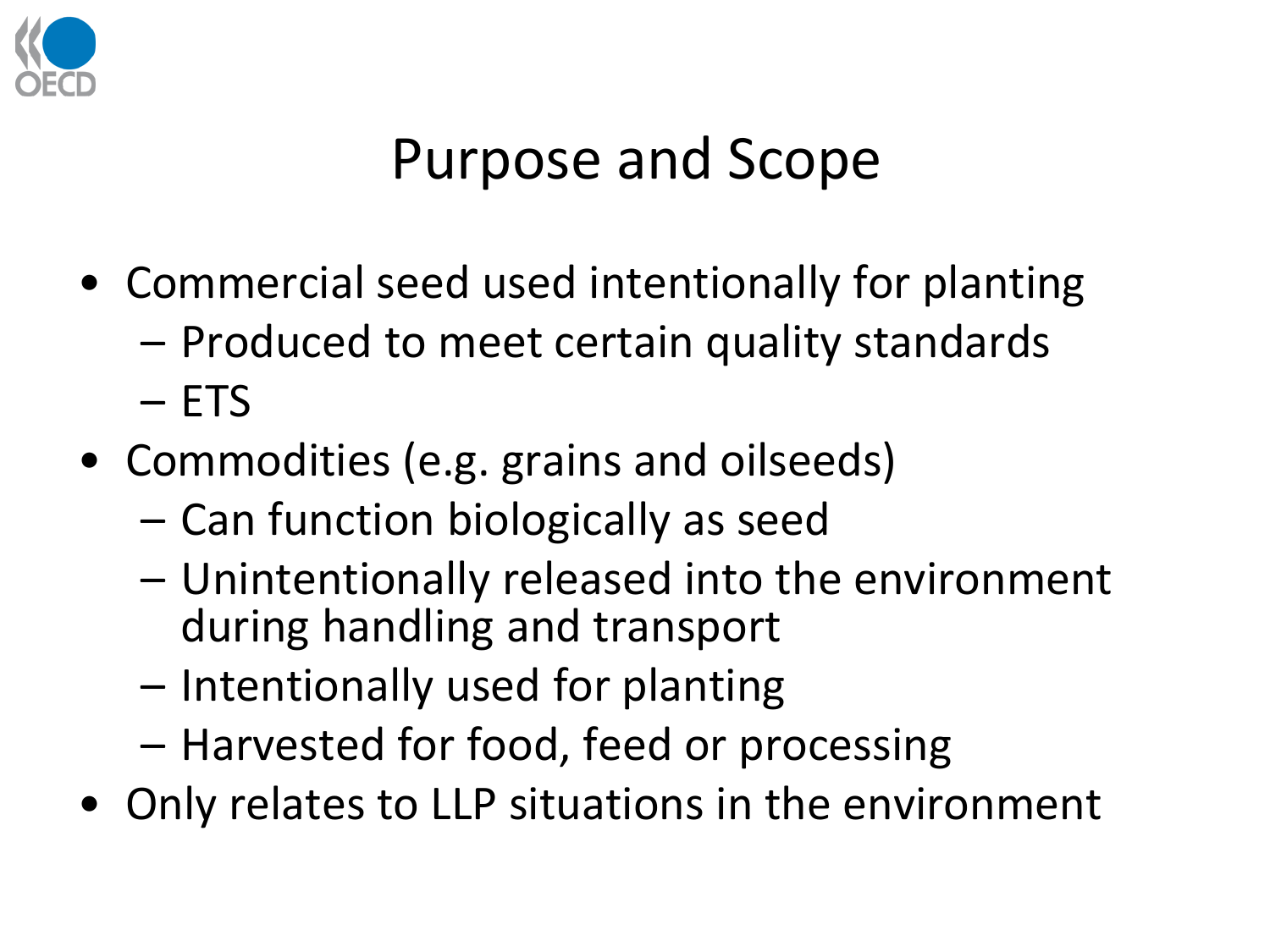

# Principles of Risk/Safety Assessment and LLP

LLP – same as other applications of risk assessment

- •Familiarity (available knowledge and experience) can guide the risk assessment;
- •A risk/safety assessment can be used to evaluate potential risks to the environment in a particular LLP situation; and

•Use of information and understanding from previous assessments of the same or similar plant both domestically and internationally may inform the assessment.

*Case-by-case assessment*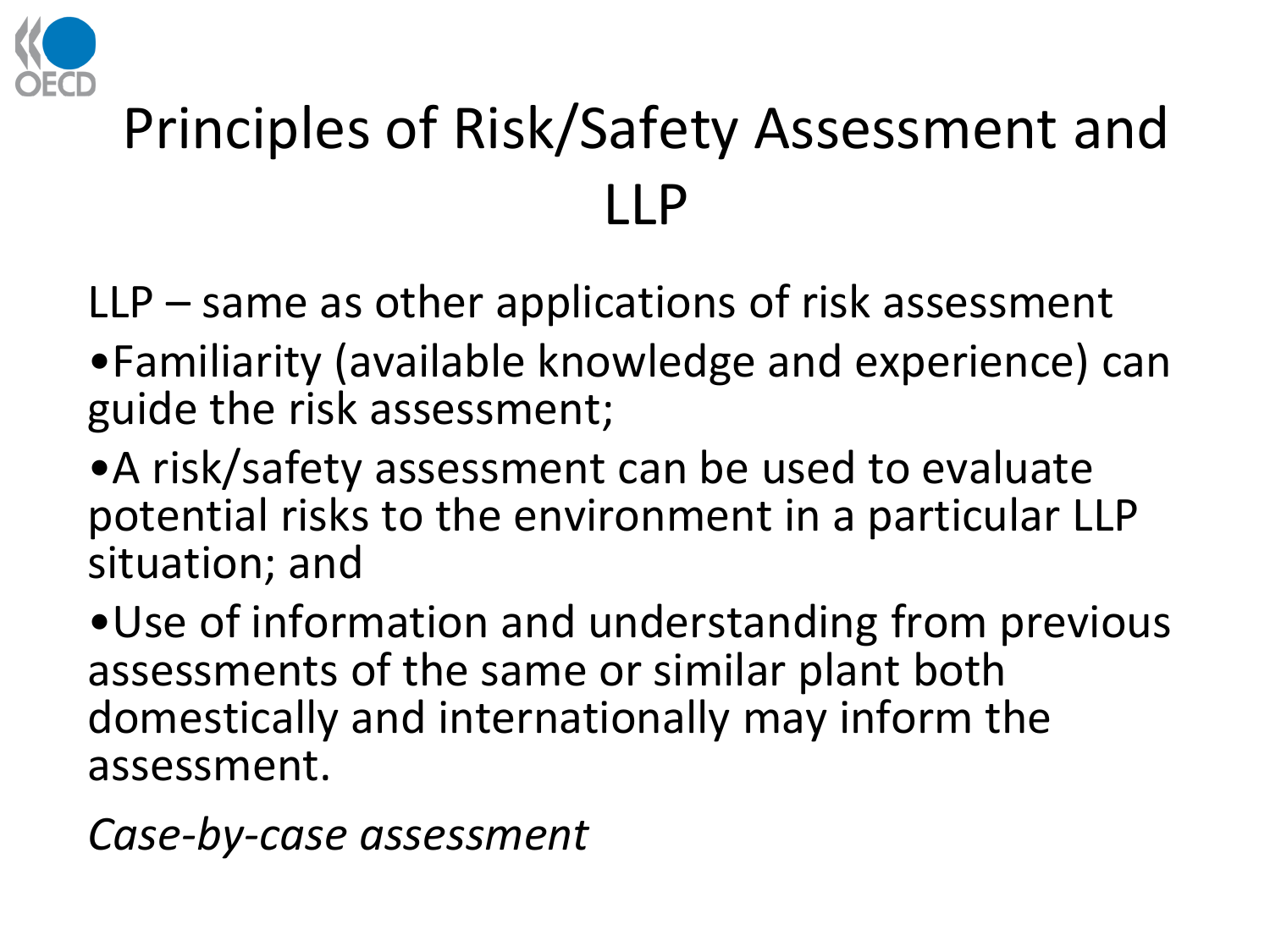

### Useful Information Resources

BioTrack

Organisation for Economic Cooperation and Development Biosafety Clearing-House

Cartagena Protocol on Biosafety

Crop Database

Center for Environmental Risk Assessment

FAO

FAO GM Foods Platform

GM Approval Database

International Service for the Acquisition of Agri-Biotech

Applications

Numerous national and regional databases